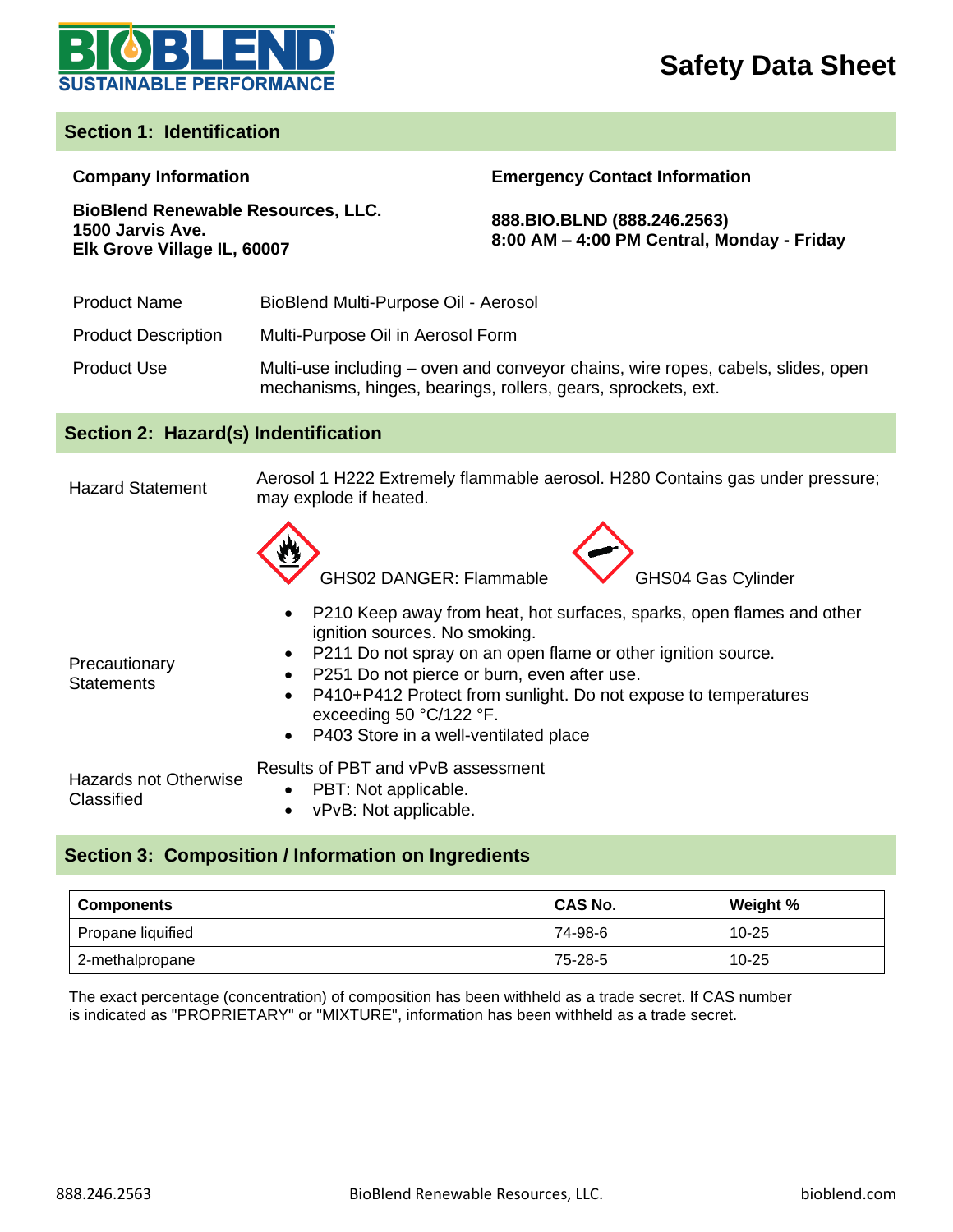

### **Section 4: First Aid Measures**

| Inhalation                                                                  | If breathing is difficult, remove to fresh air and keep at rest in a position<br>comfortable for breathing. For breathing difficulties, oxygen may be<br>necessary. Call a physician if symptoms develop or<br>persist.                                        |
|-----------------------------------------------------------------------------|----------------------------------------------------------------------------------------------------------------------------------------------------------------------------------------------------------------------------------------------------------------|
| Eye Contact                                                                 | Remove contact lenses, if present and easy to do. Get medical attention if<br>irritation develops and persists. Promptly wash eyes with plenty of water<br>while lifting the eye lids.                                                                         |
| <b>Skin Contact</b>                                                         | Take off immediately all contaminated clothing. Get medical attention if<br>irritation develops and persists. Wash skin thoroughly with soap and water<br>for several minutes.                                                                                 |
| Ingestion                                                                   | Call a physician or poison control center immediately. If swallowed, rinse<br>mouth with water (only if the person is conscious). Do not induce vomiting.<br>If vomiting occurs, the head should be kept low so that stomach vomit<br>doesn't enter the lungs. |
| Recommendations for<br>Immediate Medical Care /<br><b>Special Treatment</b> | Physicians should treat symptomatically. Ensure that medical personnel<br>are aware of the material(s) involved, and take precautions to<br>protect themselves. Show this safety data sheet to the doctor in<br>attendance.                                    |

## **Section 5: Firefighting Measures**

| Suitable Extinguishing Media                         | CO2, extinguishing powder or water spray. Fight larger fires with water<br>spray or alcohol resistant foam. |
|------------------------------------------------------|-------------------------------------------------------------------------------------------------------------|
| <b>Special Firefighting Equipment</b><br>Precautions | Utilize self-contained breathing apparatus                                                                  |

### **Section 6: Accidental Release Measures**

| <b>Personal Precautions</b>        | Wear protective equipment. Keep unprotected persons away                                                                                                      |
|------------------------------------|---------------------------------------------------------------------------------------------------------------------------------------------------------------|
| Methods / Material for Containment | Ensure adequate ventilation Keep away from ignition sources                                                                                                   |
| Reference to Other Sections        | See Section 7 for information on safe handling<br>See Section 8 for information on personal protection equipment.<br>See Section 13 for disposal information. |

## **Section 7: Handling and Storage**

| <b>Precautions for Safe Handling</b> | Store in cool, dry place in tightly closed receptacles.<br>Ensure good ventilation/exhaustion at the workplace.<br>Information about protection against explosions and fires:<br>• Keep ignition sources away $-$ Do Not Smoke! |
|--------------------------------------|---------------------------------------------------------------------------------------------------------------------------------------------------------------------------------------------------------------------------------|
|                                      | • Protect from heat                                                                                                                                                                                                             |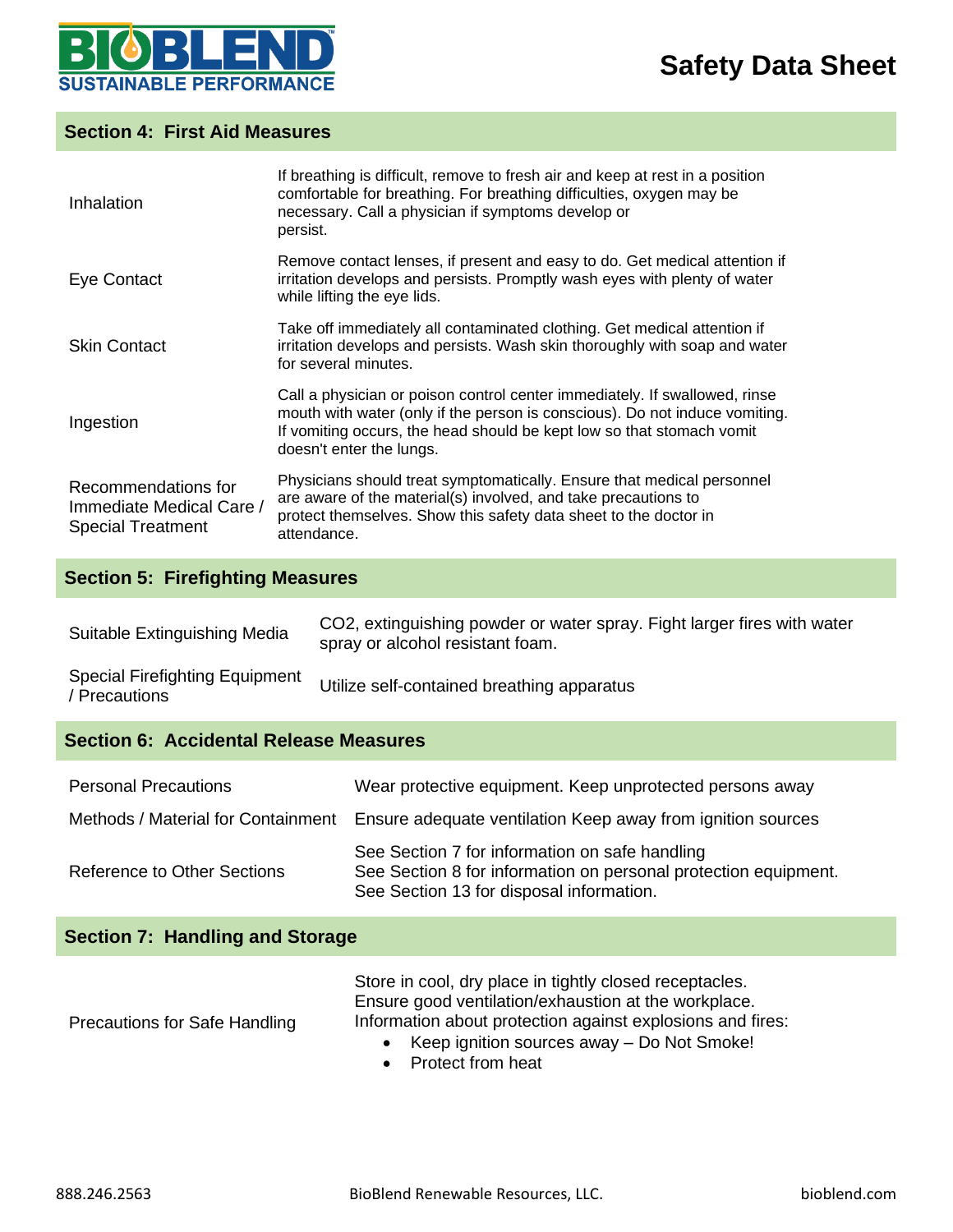

- Provide adequate precautions, such as electrical grounding and bonding
- Requirements to be met by storerooms and receptacles:
- Observe official regulations on storing packagings with pressurised containers.

Storage Recommendations

- Information about storage in one common storage facility:
	- Store away from foodstuffs.
	- Store away from oxidising agents.
	- Further information about storage conditions: None.
	- Storage class 2 B

Specific End Use(s) No Further relevant information available

### **Section 8: Exposure Controls / Personal Protection**

Control Parameters

**Components with limit values that require monitoring at the workplace:** The product does not contain any relevant quantities of materials with critical values that have to be monitored at the workplace. • Additional information: The lists that were valid during the creation were used as basis. Exposure Controls • Use local exhaust ventilation to control airborne concentrations below exposure limits

Wash hands before breaks and at the end of work

Recommended Personal Protective Equipment:

| Eye / Face<br>Protection  | Wear tightly sealed goggles.                                                                                                                                                                                                                                                                                                                                                                                                                                                                                                 |
|---------------------------|------------------------------------------------------------------------------------------------------------------------------------------------------------------------------------------------------------------------------------------------------------------------------------------------------------------------------------------------------------------------------------------------------------------------------------------------------------------------------------------------------------------------------|
| Respiratory<br>Protection | Use suitable respiratory protective device in case of insufficient ventilation. Use<br>respirators and components tested and approved under appropriate government<br>standards such as NIOSH (US) or CEN (EU). To determine the appropriate type of<br>respiratory protection that should be used, a hazard assessment should be performed<br>prior to using the product. Environmental conditions such as ventilation and other<br>contaminants may affect the type of respiratory protection that is chosen.              |
| Skin / Body<br>Protection | Protective gloves.<br>The glove material has to be impermeable and resistant to the product/ the<br>substance/ the preparation.<br>Selection of the glove material on consideration of the penetration times, rates<br>of diffusion and the degradation<br>Penetration time of glove material<br>The exact break through time has to be found out by the manufacturer of the<br>$\bullet$<br>protective gloves and has to be observed.<br>Protective Gloves I.E., Nitrile, Viton, Neoprene<br>Wear protective work clothing. |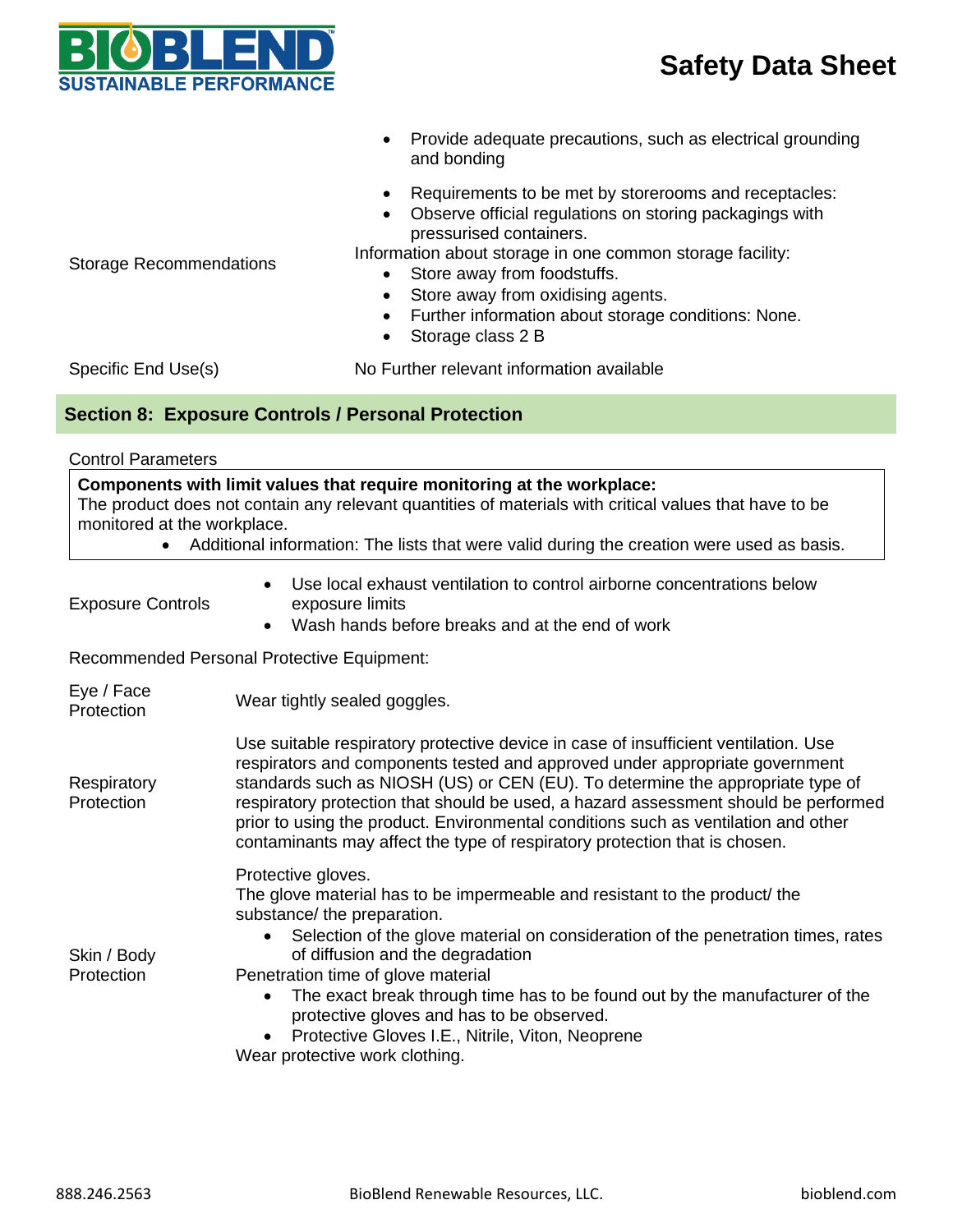

## **Section 9: Physical and Chemical Properties**

E

Б

| Appearance                                        | Aerosol                                        |
|---------------------------------------------------|------------------------------------------------|
| Odor                                              | Characteristic                                 |
| <b>Odor Threshold</b>                             | Not determined                                 |
| pH                                                | Not determined                                 |
| Melting Point / Freezing Point                    | Not determined                                 |
| Initial Boiling Point / Range                     | Not applicable as aerosol                      |
| <b>Flash Point</b>                                | -97 °C (-142.6 °F)                             |
| <b>Evaporation Rate</b>                           | Not applicable                                 |
| Flammability Solid, gaseous)                      | Not applicable                                 |
| Ignition Temperature                              | 460 °C (860 °F)                                |
| Self Igniting                                     | Product is not self-igniting                   |
| <b>Explosive properties</b>                       | Not determined                                 |
| <b>Explosion Upper Limits</b>                     | 10.9 Vol %                                     |
| <b>Explosion Lower Limits</b>                     | 1.7 Vol %                                      |
| Vapor Pressure @ 20°C (68°F)                      | 8,300 hPa (6.200 mm Hg)                        |
| Density $@$ 20 $°C$ (68 $°F$ )                    | $0.8 - 1.2$ g/cm <sup>3</sup> (6.7-10 lbs/gal) |
| <b>Vapor Density</b>                              | Not determined                                 |
| <b>Relative Density</b>                           | Not determined                                 |
| Solubility in Water                               | Not miscible or difficult to mix               |
| <b>Partition Coefficient</b><br>n-octanol / water | Not determined                                 |
| <b>Decomposition Temperature</b>                  | Not determined                                 |
| Viscosity @ 40°C, cSt                             | 28                                             |

The above data are typical values and do not constitute a specification.

## **Section 10: Stability and Reactivity**

| Reactivity                         | No further relevant information available.  |
|------------------------------------|---------------------------------------------|
| Stability                          | Stable under recommended storage conditions |
| Possibility of Hazardous Reactions | No dangerous reactions known                |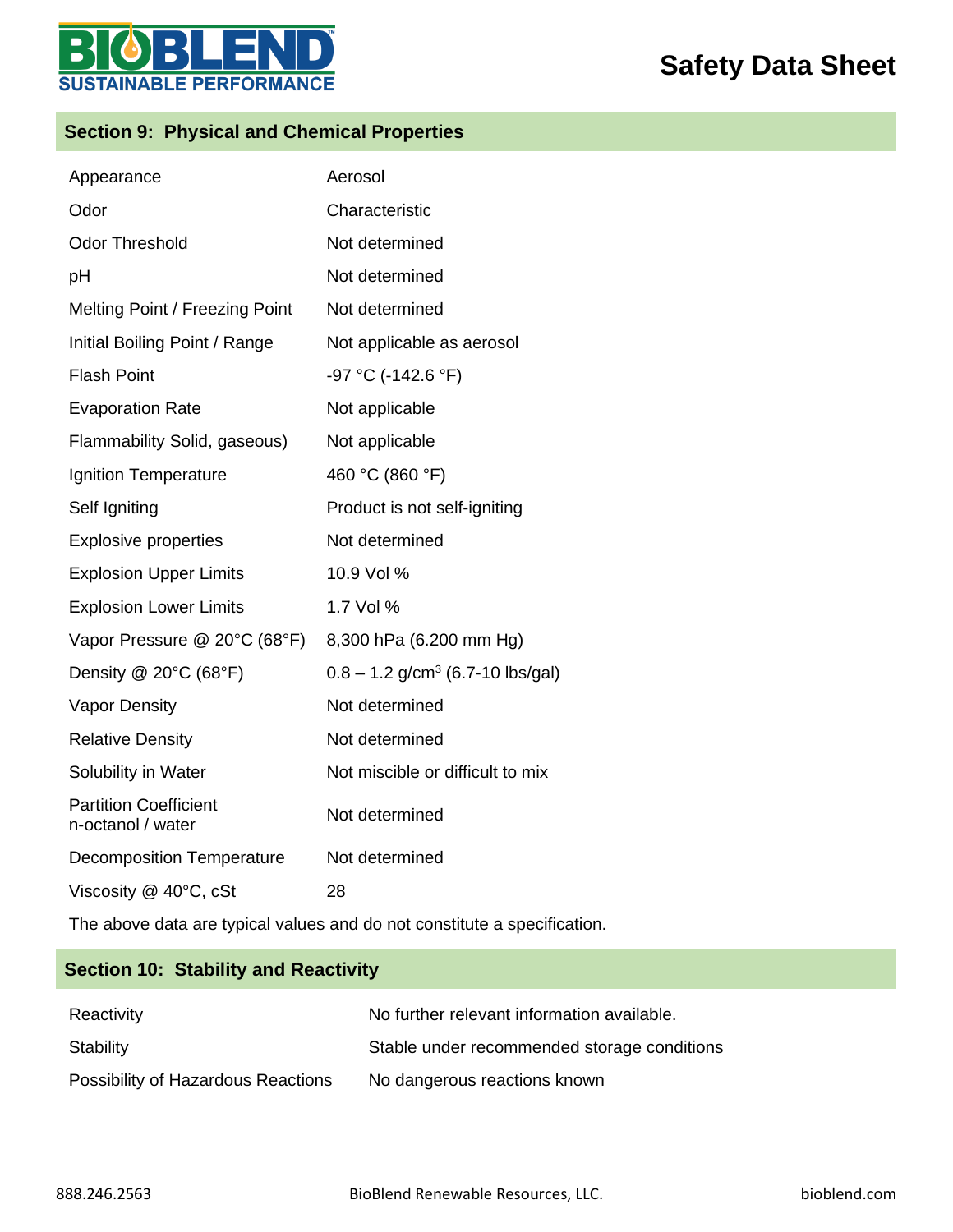

Conditions to Avoid

- Avoid contact with hot surfaces.
- Heat.
- No flames, no sparks.
- Eliminate all sources of ignition.

Incompatible Materials No further relevant information available.

Hazardous Decomposition Products No dangerous decomposition products known

### **Section 11: Toxicological Information**

### **IARC (International Agency for Research on Cancer)**

IARC Category 3 : Not classifiable as to its carcinogenicity to humans

### **NTP (National Toxicology Program)**

None of the ingredients is listed.

### **OSHA-Ca (Occupational Safety & Health Administration)**

None of the ingredients is listed.

Toxicological Effects:

| <b>Acute Toxicity</b>            | Based on available data, the classification criteria are not met  |
|----------------------------------|-------------------------------------------------------------------|
| Skin Corrosion / Irritation      | Based on available data, the classification criteria are not met  |
| Serious Eye Damage / Irritation  | Based on available data, the classification criteria are not met  |
| <b>Respiratory Sensitization</b> | Based on available data, the classification criteria are not met  |
| <b>Skin Sensitization</b>        | Based on available data, the classification criteria are not met  |
| <b>Germ Cell Mutagenicity</b>    | Based on available data, the classification criteria are not met. |
| Cardnogenicity                   | Based on available data, the classification criteria are not met. |
| <b>Reproductive Toxicity</b>     | Based on available data, the classification criteria are not met. |
| STOT - Single Exposure           | Based on available data, the classification criteria are not met. |
| STOT - Repeated Exposure         | Based on available data, the classification criteria are not met. |
| <b>Aspiration Hazard</b>         | Based on available data, the classification criteria are not met. |

### **Section 12: Ecological Information**

# **Toxicity** Aquatic Toxicity Mo further relevant information available Persistence & Degradability No further relevant information available Bioaccumulative Potential No further relevant information available

Mobility in Soil **No further relevant information available** 

Results of PBT and vPvB Assessment

- PBT: Not applicable
- vPvB: Not applicable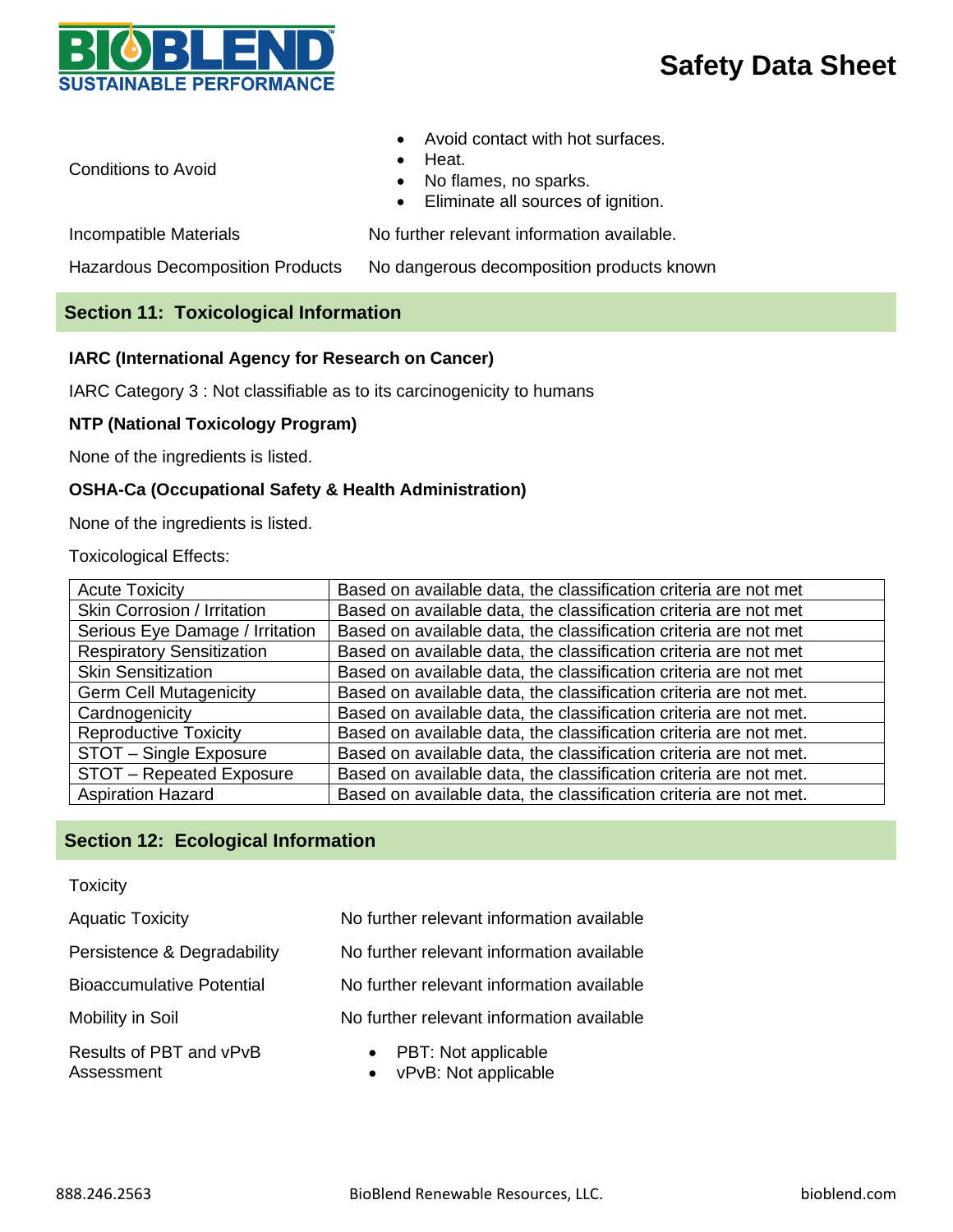

| <b>Other Adverse Effects</b>                | No further relevant information available                                                                                                                                                                                                                                                                            |
|---------------------------------------------|----------------------------------------------------------------------------------------------------------------------------------------------------------------------------------------------------------------------------------------------------------------------------------------------------------------------|
| <b>Section 13: Disposal Considerations</b>  |                                                                                                                                                                                                                                                                                                                      |
| <b>Disposal Considerations</b>              | Do not discharge into drains, water courses or onto the ground. Do<br>not allow this material to drain into sewers/water supplies. Do not<br>contaminate ponds, waterways or ditches with chemical or used<br>container. Dispose of empty containers in accordance with all<br>Local, State and Federal regulations. |
| <b>Section 14: Transport Information</b>    |                                                                                                                                                                                                                                                                                                                      |
| <b>UN-Number</b><br>ADR, IMDG, IATA         | <b>UN 1950</b>                                                                                                                                                                                                                                                                                                       |
| <b>UN Proper Shipping Name:</b>             |                                                                                                                                                                                                                                                                                                                      |
| <b>ADR</b><br><b>IMDG</b><br><b>IATA</b>    | 1950 Aerosols<br>Aerosols<br>Aerosols, flammable                                                                                                                                                                                                                                                                     |
| Transport Hazard Class(es):                 |                                                                                                                                                                                                                                                                                                                      |
| <b>ADR</b><br><b>Class</b><br>Label         | 2 5F Gasses<br>2.1                                                                                                                                                                                                                                                                                                   |
| <b>IMDG, IATA</b><br><b>Class</b><br>Label  | 2.1 Gases<br>2.1                                                                                                                                                                                                                                                                                                     |
| Packaging Group<br>ADR, IMDG, IATA          | Not regulated                                                                                                                                                                                                                                                                                                        |
| <b>Environmental hazards</b>                | Not Applicable                                                                                                                                                                                                                                                                                                       |
| Special precautions for user                | <b>Warning: Gases</b>                                                                                                                                                                                                                                                                                                |
| Hazard identification number (Kemler code): |                                                                                                                                                                                                                                                                                                                      |
| <b>EMS Number:</b>                          | $F-D, S-U$                                                                                                                                                                                                                                                                                                           |
| Stowage Code                                | SW1 Protected from sources of heat.<br>SW22 For AEROSOLS with a maximum capacity of 1 litre:<br>Category A. For AEROSOLS with a capacity above 1 litre:<br>Category B. For WASTE AEROSOLS: Category C, Clear of<br>living quarters.                                                                                  |
| <b>Segregation Code</b>                     | SG69 For AEROSOLS with a maximum capacity of 1 litre:<br>Segregation as for class 9. Stow "separated from" class 1<br>except for division 1.4.                                                                                                                                                                       |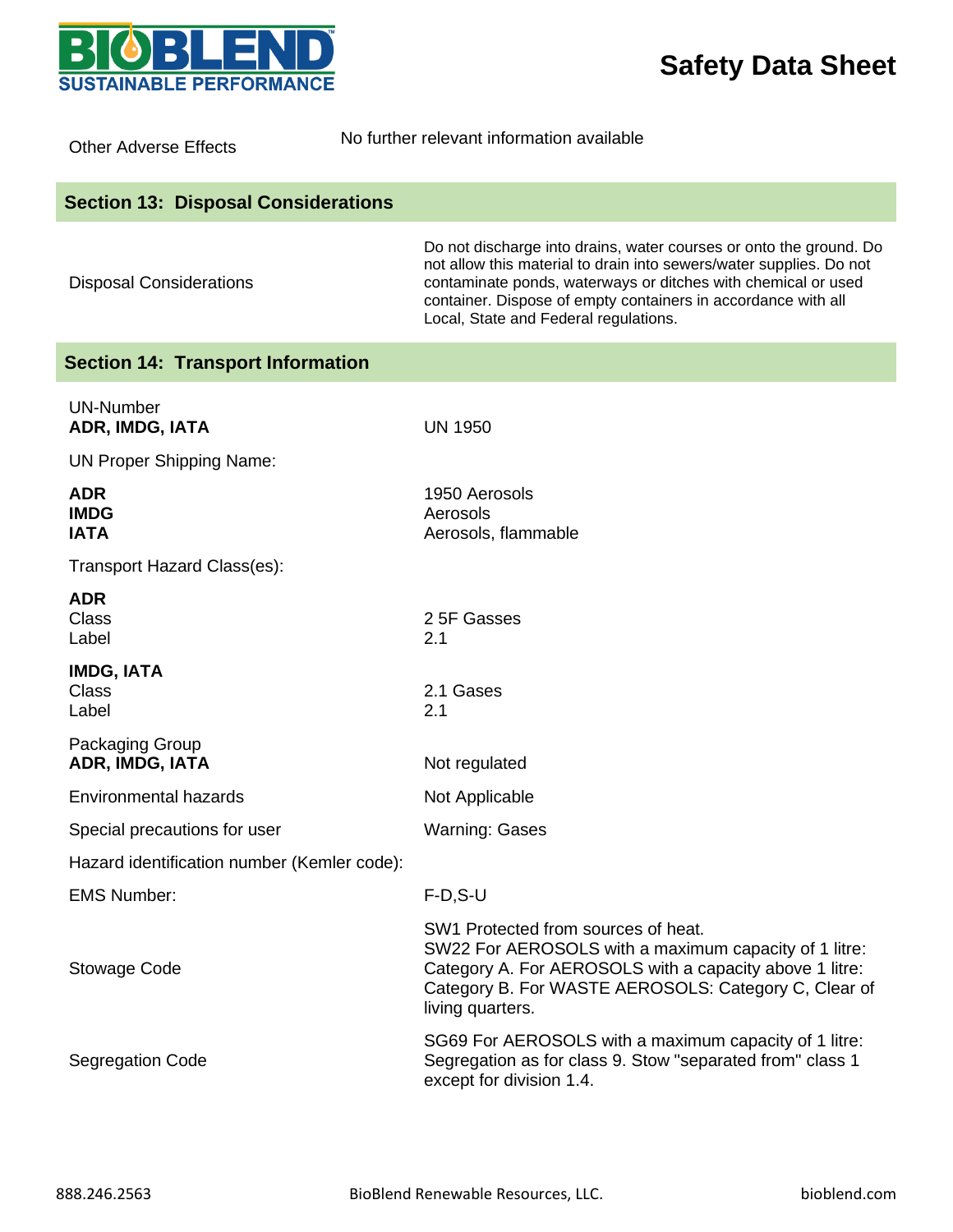

For AEROSOLS with a capacity above 1 litre: Segregation as for the appropriate subdivision of class 2. For WASTE AEROSOLS: Segregation as for the appropriate subdivision of class 2.

Transport in bulk according to Annex II of Transport in buik according to Affrica it of Mot applicable<br>MARPOL73/78 and the IBC Code

Transport/Additional Information:

ADR ADN<br>Excepted quantities (EQ) Code: E0

Not permitted as Excepted Quantity

IMDG Limited quantities (LQ) Excepted quantities (EQ)

IL Code: E0 Not permitted as Excepted Quantity

UN "Model Regulation": UN 1950 AEROSOLS, 2.1

### **Section 15: Regulatory Information**

Safety, health and environmental regulations/legislation specific for the substance or mixture No further relevant information available.

| <b>US TSCA Inventory</b>                                                 | All ingredients are listed         |
|--------------------------------------------------------------------------|------------------------------------|
| California Prop. 65                                                      | None of the ingredients are listed |
| <b>SARA Section 355 Extremely Hazardous Substances</b>                   | None of the ingredients are listed |
| <b>SARA Section 313</b>                                                  | None of the ingredients are listed |
| <b>CERCLA Hazardous Substances</b>                                       |                                    |
| Chemicals known to cause reproductive toxicity for females               | None of the ingredients are listed |
| Chemicals known to cause reproductive toxicity for males                 | None of the ingredients are listed |
| Chemicals known to cause developmental toxicity                          | None of the ingredients are listed |
| Cancerogenity categories                                                 |                                    |
| EPA (Environmental Protection Agency)                                    | None of the ingredients are listed |
| NIOSH-Ca (National Institute for Occupational Safety and Health)         | None of the ingredients are listed |
| Canadian Domestic Substances List (DSL): (Substances not listed)         | All ingredients are listed         |
| Canadian Non-Domestic Substances List (NDSL):<br>(Substances not listed) | None of the ingredients are listed |